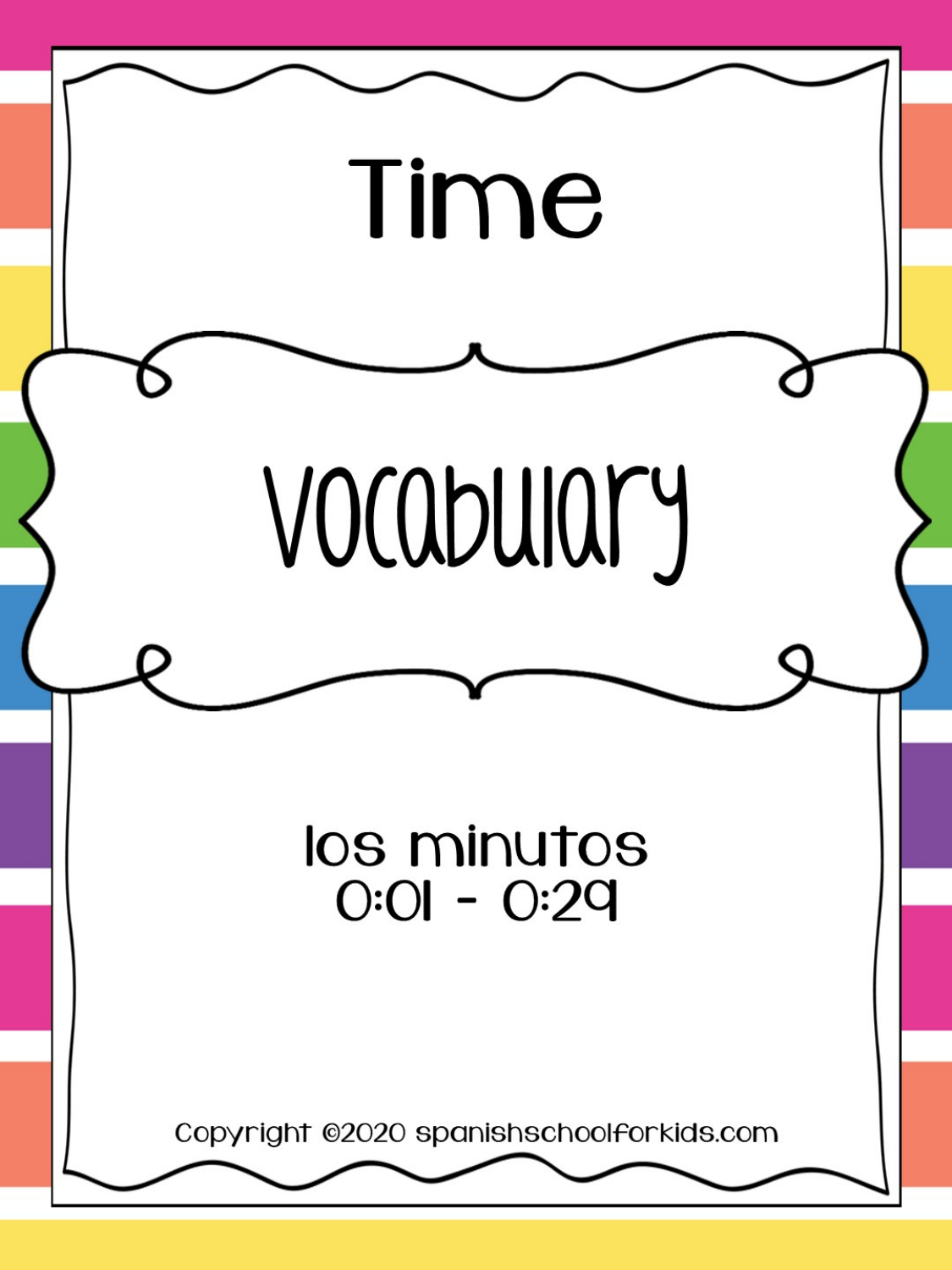## Instructions:

On the following pages are vocabulary worksheets which have a list of the vocabulary for this chapter with English translations. Kids can use this to look for words when completing the activities in the rest of the chapter.

VOCabulary

My suggestion is to make a copy for each person.

There is also a vocabulary page with helpful "small" (but very important) words that aren't officially taught, but kids will learn over time. I have a word wall with these in my classroom, and kids learn the words quickly because they are repeated so much. If you don't have a word wall like described <u>here</u>, print the list on slide 4.

## Grammar Notes:

Telling time in Spanish can be challenging for English speakers. Especially the second half of the clock!

I've broken down telling time in Spanish into 3 lessons: the hour and half hour, the minutes from 1 – 29, and the minutes from 31 – 59.

This is the second lesson (minutes 1 – 29). Make sure kids know the hours from the first lesson before doing this one. I've included vocabulary for both telling the time (*¿Qué hora* es?) and some time phrases.

To say minutes  $1 - 14$  and  $16 - 29$ , you say the hour, y (and), and then the number (for the minutes). For example: It's  $1:01$  is Es la una y uno. It's 3:22 is Son las tres y veintidós.

To say the 15-minute mark, you say the hour, y, and then cuarto. For example: It's 10:15 is Son las diez y cuarto.

I gave examples on the vocabulary sheet that match what's on the flashcards. This should give a good feel for how to tell time with the minutes in the first half hour of the clock.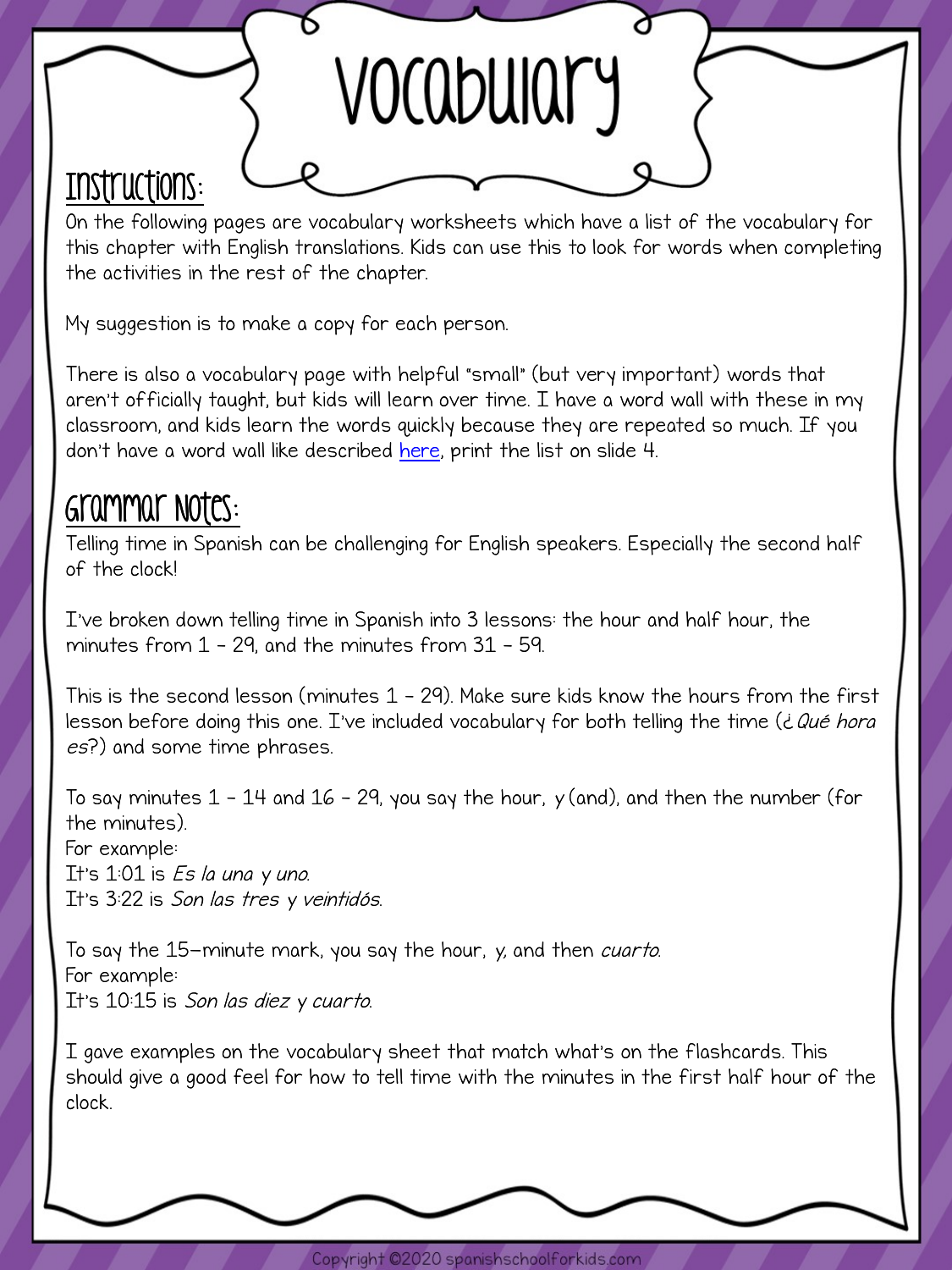

¿Qué hora es? - What time is it?

Es la una y diez.  $-$  It's 1:10. Son las dos y cinco.  $-$  It's 2:05. Son las tres y veinte. - It's 3:20. Son las cuatro y veinticinco. - It's 5:25. Son las cinco y cuarto.  $-$  It's 5:15. Son las seis  $y$  doce. - It's 6:12. Son las siete y trece. – It's  $7:13$ . Son las ocho y diecinueve.  $-$  It's 8:19. Son las nueve y catorce.  $-$  It's 9:14. Son las diez y veintidós. – It's 10:22. Son las once y veintiséis. – It's 11:26. Son las doce  $\gamma$  uno. - It's 12:01.

de la mañana - a.m. / in the morning de la tarde – p.m. / in the afternoon de la noche - p.m. / in the evening el mediodía - noon la medianoche - midnight temprano – early tarde - late a tiempo - on time por la mañana - in/during the morning por la tarde - in/during the afternoon por la noche – in/during the evening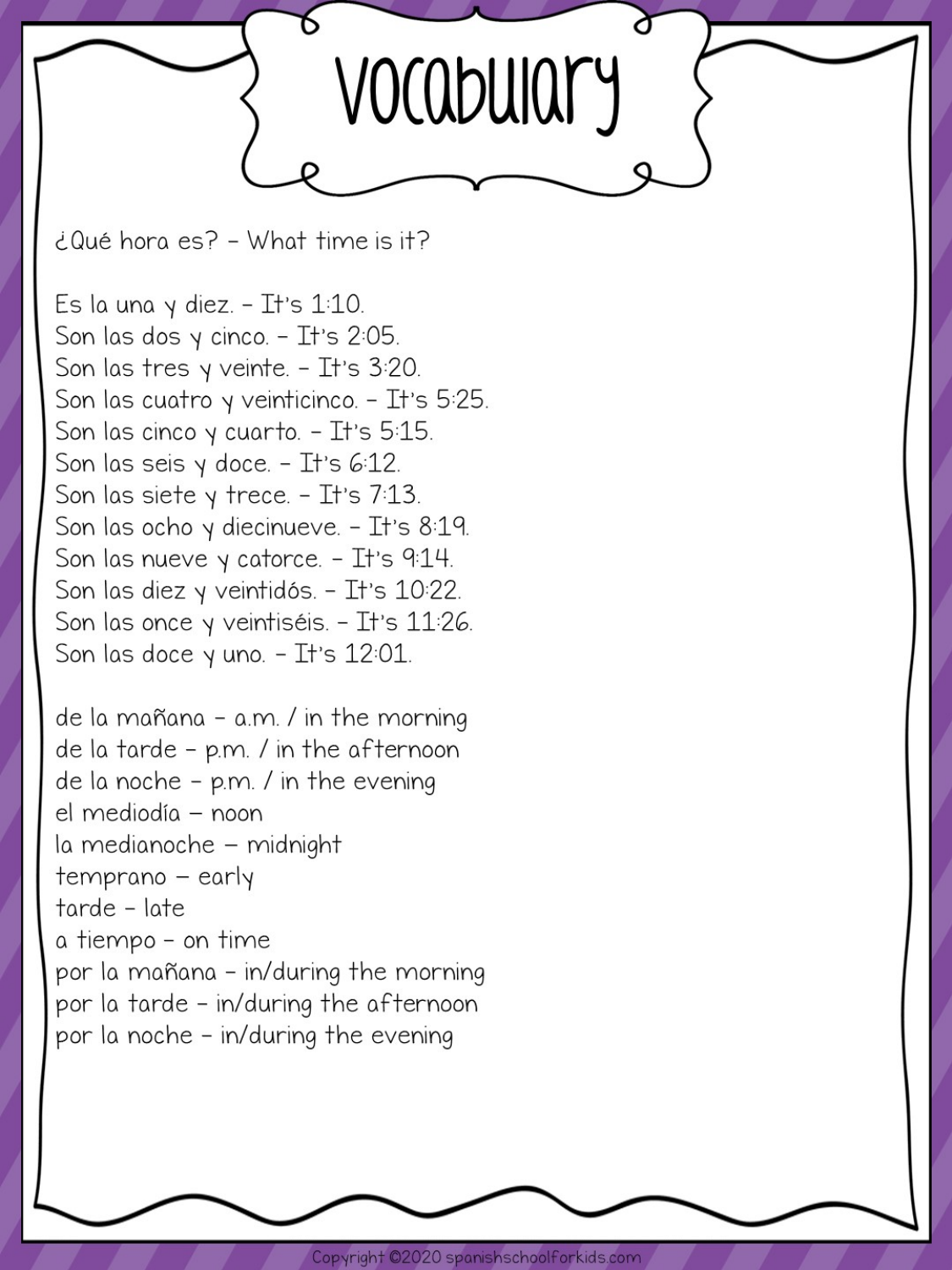

dónde - where qué - what adónde - to where cuándo - when por qué - why cómo - how quién - who cuánto - how much/many

 $y - and$  $0 - or$ pero – but  $a - to$ , at  $en - at$ , on, in que - that como - like, as no - no, not  $Si - yes$  $si - if$ 

de - of, from, about porque - because por - for, through, by para - for  $con - with$ por favor – please gracias - thank you de nada - you're welcome